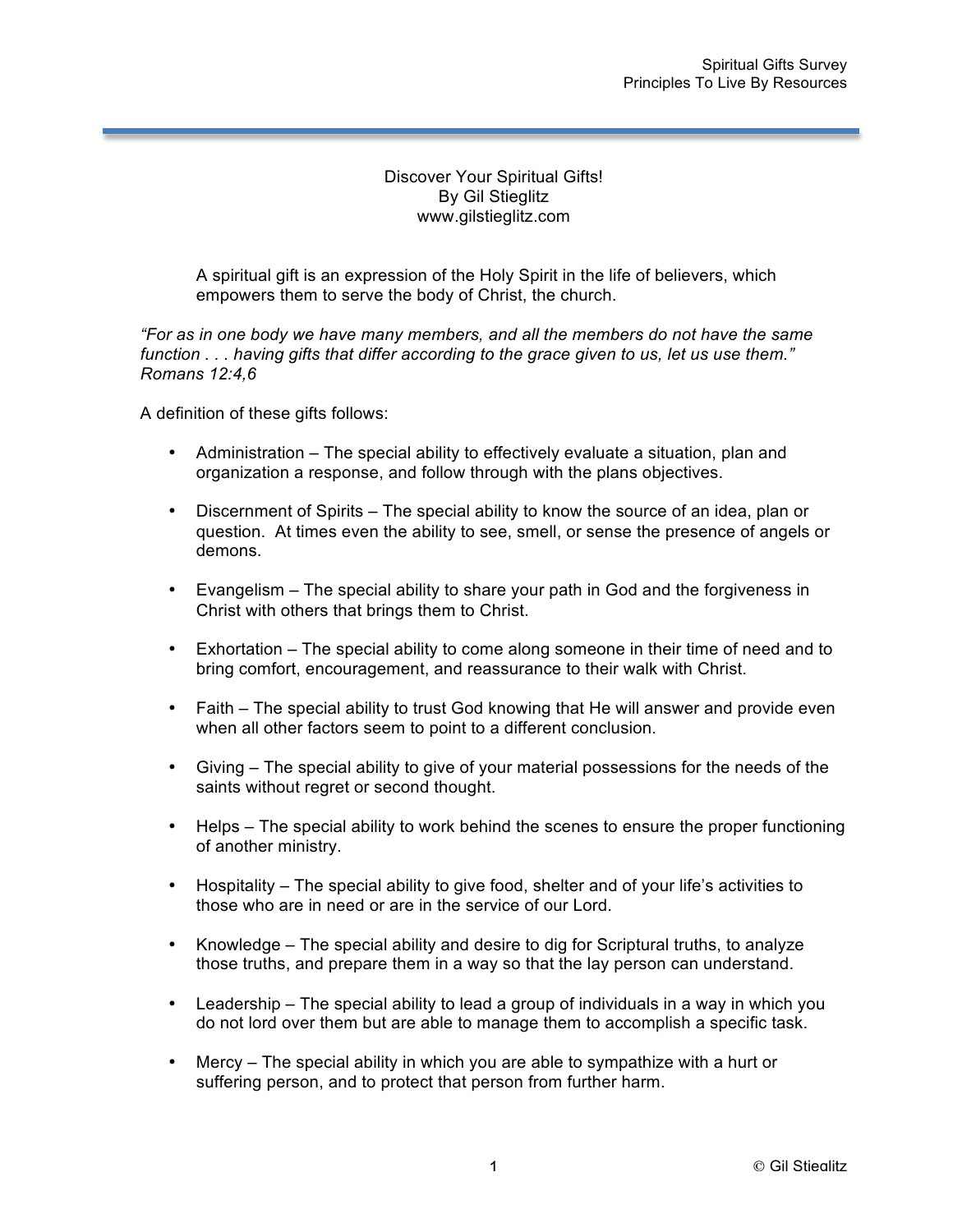- Prophecy The special ability to proclaim the word of God with authority and assurance that when those around hear the gospel that they feel compelled to act upon what you have just said.
- Teaching The special ability to take Biblical truths and present them in such a way in which others can learn them and apply them to their own lives.
- Wisdom The special ability to rightly divide a course of action, through application of Biblical truths and standards, and apply them to any situation.

God has gifted you with an expression of His Holy Spirit to support His vision and mission of the church. It is a worldwide vision to reach all people with the gospel of Christ. As a servant leader, God desires that you know how He has gifted you. This will lead you to where He would have you serve as part of His vision and mission for the church.

In this spiritual gift inventory test you will be asked simple, straightforward questions. None of the questions require any in-depth or soul searching analysis. Your answers should come naturally and spontaneously. There are not right or wrong answers!

Taking this test is just the first step in the process of becoming an active member in the body of Christ, but it is a vital step. God has called you into the ministry! But which one? When you are in a ministry in which your gift is primarily used you will find the ease, supernatural power and blessed results. Take for example this scenario: God has given you the gift of evangelism (that is effectively reaching the non-Christian for Jesus Christ) and the Church has put you as the teacher of the Adult Sunday School class. Frustration will arise because your heart is to be talking with non-Christians about Jesus Christ and you are stuck talking with people who have been Christians for years. Now if we put in a park setting where you can talk with all the non-Christians you want – you will find yourself happy as a clam and bringing many to our Lord.

This test will determine which of the fourteen spiritual gifts are dominant in your life. The gifts we are testing for are: *administration, discernment, evangelism, exhortation, faith, giving,*  helps, hospitality, knowledge, leadership, mercy, prophecy, teaching, and wisdom. For many of you this might be the first time you have heard that you possess a gift from God. This knowledge will be a new and exciting aspect of your Christian life. For others, it will just reassurance and confirmation of what you already know.

Your answers will range from one to five, where one represents the lack of interest or desire, three being sometimes you do and sometimes you do not, and five is where you think it is the most exciting or necessary statement made. Please, try to stay away from answering three too many times.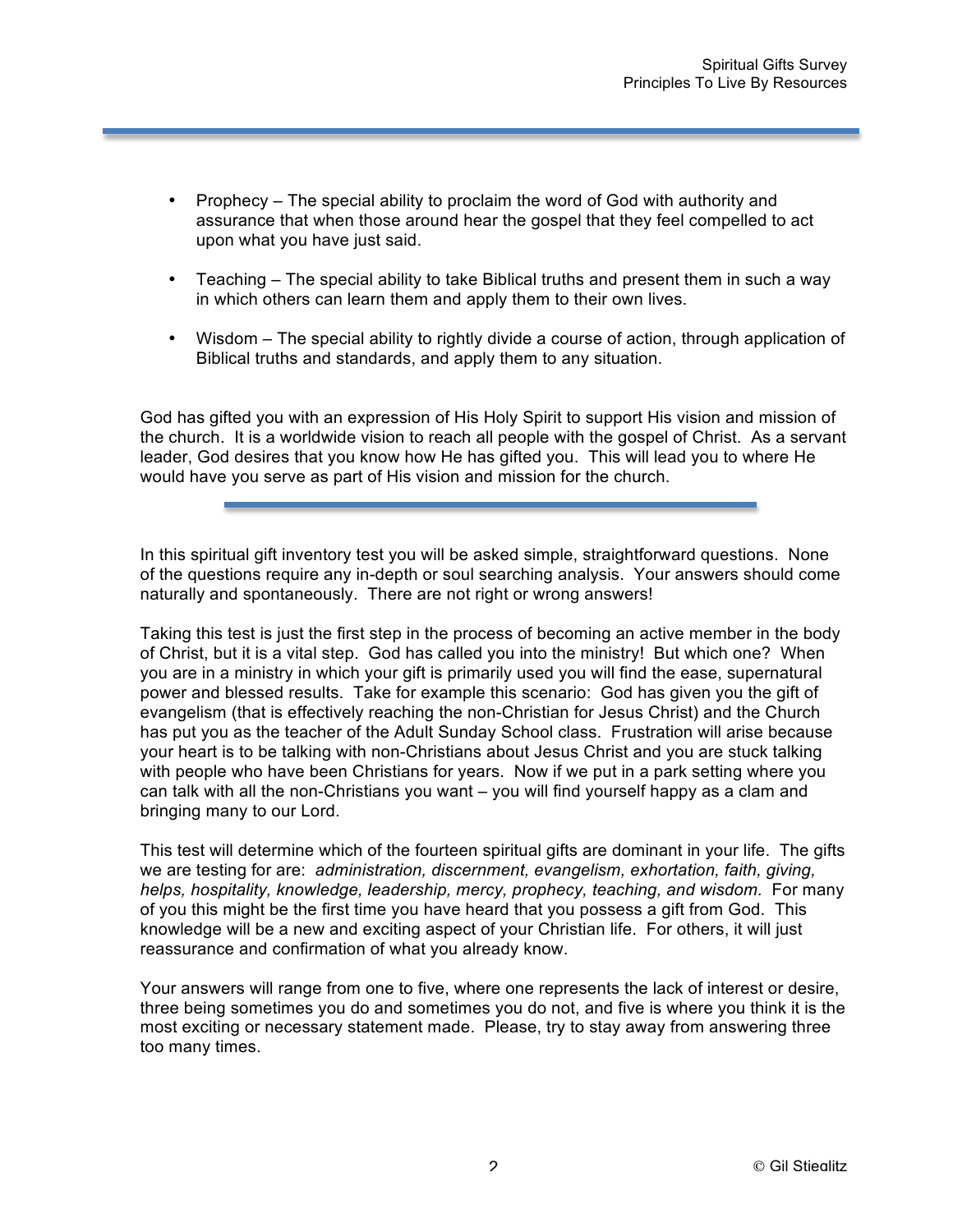- 5--Highly characteristic of me/definitely true for me
- 4--Most of the time this would describe me/be true for me
- 3--Frequently characteristic of me/true for me-about 50 percent of the time
- 2--Occasionally characteristic of me/true for me-about 25 percent of the time
- 1--Not at all characteristic of me/definitely untrue for me

An example of a test question is as follows:

\_\_\_\_\_ 87. I find that it is easy and not burdening to visit those who are hurting, ill or depressed.

If this question were true of you, your answer would be either 4 or 5 (dependent upon how much you agreed with the statement). If not, 1 or 2 would be appropriate (depending upon how much you disagreed with the statement).

As stated earlier, these test questions do not require deep thought. Take your time and enjoy a test that you cannot fail!

- \_\_\_\_\_\_\_\_ 1. I seem to have the ability to determine when someone is telling the truth or when they are lying.
- 2. I enjoy working with Ministry leaders in the menial tasks so they may work on the larger task of the ministry.
- **2. 2. I enjoy setting goals and objectives and continually monitor the results of** these goals.
- \_\_\_\_\_\_\_\_ 4. I find that I can reassure people when they are discouraged, troubled, or unsure of themselves.
- 5. I am usually more concerned with how to apply God's principles for my life than just knowing about them.
- \_\_\_\_\_\_\_\_ 6. I love taking a group of people through the process of learning God's word and helping them apply it to their lives.
- \_\_\_\_\_\_\_\_ 7. I enjoy talking to others about how and why I became a Christian.
- 18. I like to share about God's righteousness with those around me even if they are not Christians.
- \_\_\_\_\_\_\_\_ 9. I have a special burden for the elderly, shut-ins or those who are disabled.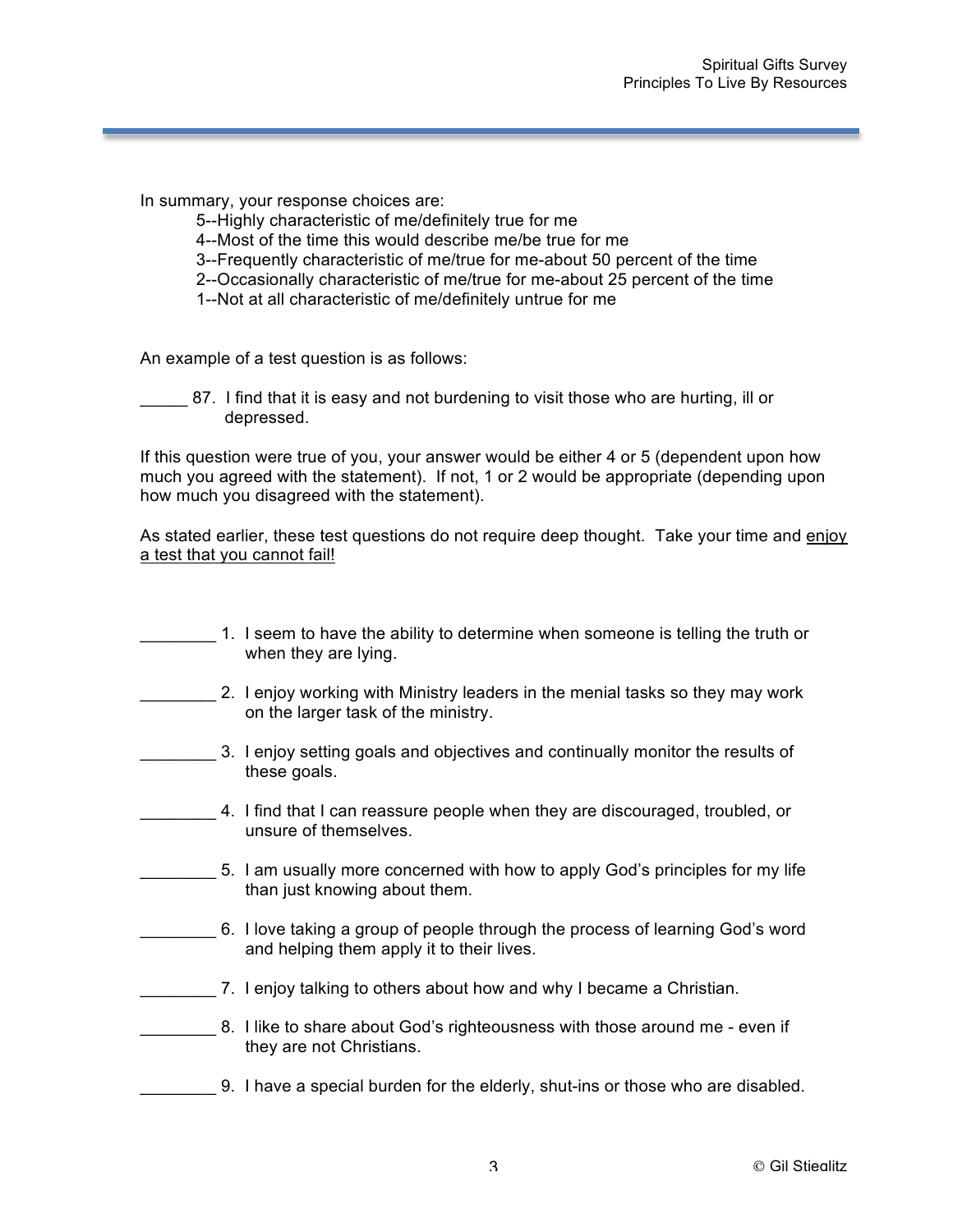|           | 10. I can see when someone needs help getting a job done and join in so that<br>I can show them how to be more effective.                          |
|-----------|----------------------------------------------------------------------------------------------------------------------------------------------------|
|           | 11. When I see someone in need, I often feel a strong burden to help that<br>person in need.                                                       |
|           | 12. Even though I could have just met a person, I can usually know their<br>motivation and why they are doing something.                           |
|           | 13. Despite my circumstances, I know that God will always work things out.                                                                         |
|           | 14. I am willing to often come along someone and help them through difficult<br>times providing directions and guidance.                           |
|           | 15. I find that I remain strong in a group of non-Christians and use that<br>strength to share Christ with that group.                             |
|           | 16. I know, for a fact, that God will work through me even through I do not<br>have clear direction from the Lord.                                 |
|           | 17. I can at times see or sense the presence of evil spirits.                                                                                      |
| achieved. | 18. People always seem to depend on me to decide how the groups goals are                                                                          |
|           | 19. I find that I can naturally encourage those around me with my words and<br>little gestures of reassurance.                                     |
|           | 20. I know that God's resources are able to overcome every obstacle which<br>the body of Christ faces and give my resources to help overcome them. |
|           | 21. I have a burden to explain the Scriptures to people and they can easily<br>understand what I tell them.                                        |
|           | 22. I can naturally make people feel comfortable and welcomed in my home.                                                                          |
|           | 23. I enjoy researching Biblical passages and ideas, knowing that there is a<br>wealth of information yet to be discovered.                        |
|           | 24. I voluntarily maintain a lower standard of living so that I may give to the<br>Lords programs and ministries.                                  |
|           | 25. I find that all I want to do is declare God's will to people around me.                                                                        |
|           | 26. In a group of people, if a decision needs to be made, they usually look to<br>me for the final answer.                                         |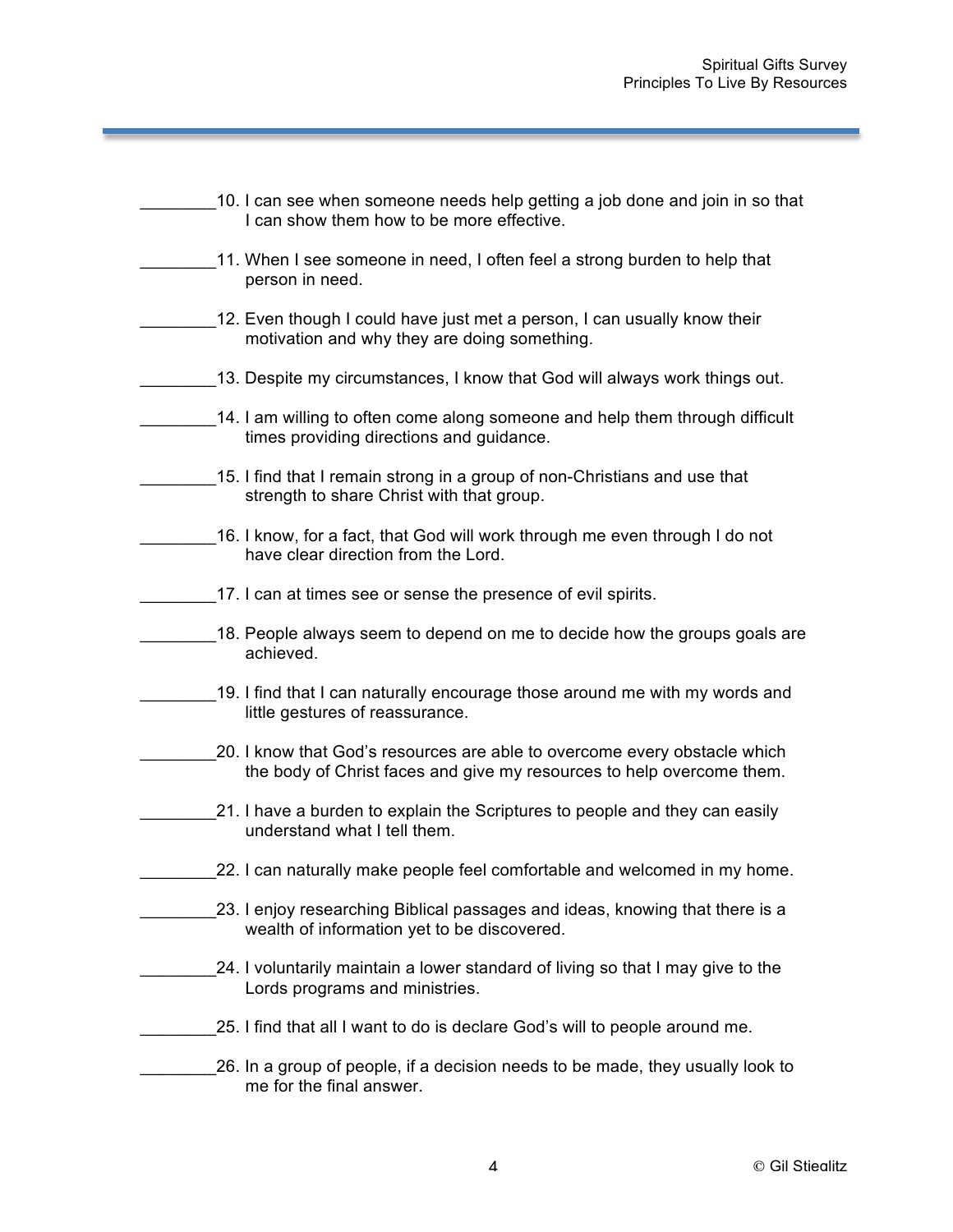- 5--Highly characteristic of me/definitely true for me
- 4--Most of the time this would describe me/be true for me
- 3--Frequently characteristic of me/true for me-about 50 percent of the time
- 2--Occasionally characteristic of me/true for me-about 25 percent of the time
- 1--Not at all characteristic of me/definitely untrue for me
- \_\_\_\_\_\_\_\_27. I usually can see past peoples circumstances and comfort the person who is in need despite what they have been through.
- \_\_\_\_\_\_\_\_28. I enjoy taking on the various helping positions in the ministries of our Church.
- 29. If a missionary were coming to town and needed a place to stay, I would offer my home.
- \_\_\_\_\_\_\_\_30. I enjoy finding new truths in the Scriptures by myself and can't understand why other people don't' see them also.
- \_31. I enjoy evaluating result from studies, and finding ways to implement the good ideas into my life and ministry.
- \_\_\_\_\_\_\_\_32. I enjoy leading people to achieve goals or objectives that have been set out before us.
- 33. It is easy for me to solve problems by applying God's principles to the situation.
- 34. I find myself desiring to search for those who are lost in order that I can share Christ with them.
- \_\_\_\_\_\_\_\_35. I know that God will answer my prayers, even when they seem impossible and unlikely.
	- \_\_\_\_\_\_\_\_36. I find that I can counsel people, using God's Word, who are confused about certain situations and my advice be right.
	- 37. When I listen to people talk about Biblical issues, I can sense when particular statements are unbiblical even though I can't prove it.
- 38. I find myself able to see past the majority of activity and see the workings and details of the project.
- \_\_\_\_\_\_\_\_39. I get excited about the idea of sharing my faith with a non-Christian and answering their questions.
- \_\_\_\_\_\_\_\_40. I enjoy giving my money to benefit those who are doing the work of the Lord
- 41. I enjoy inviting people to my house and sharing what God has blessed me with.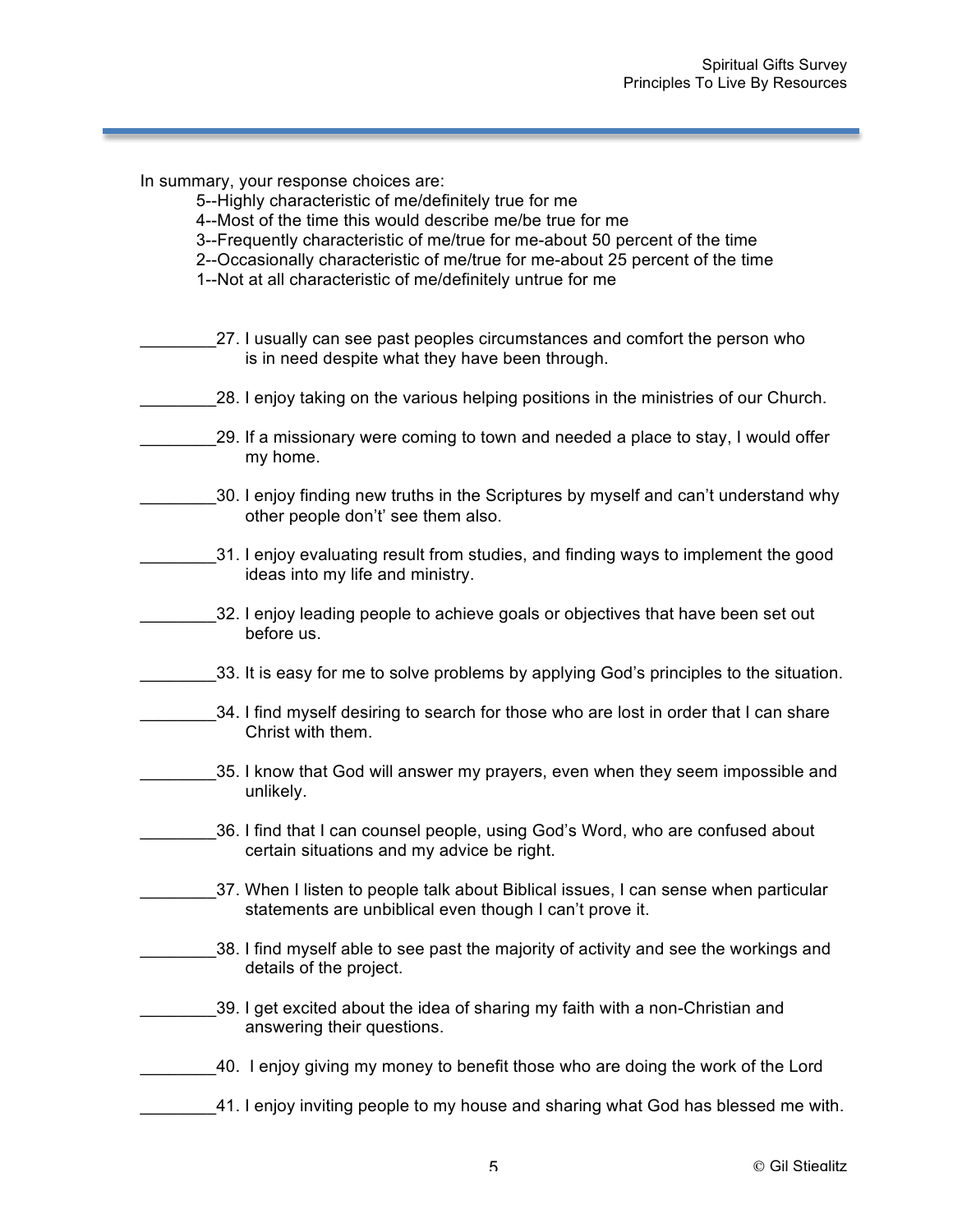| 42. People seem to turn to me for directions and ask my opinion about difficult<br>circumstance in their life.                                 |
|------------------------------------------------------------------------------------------------------------------------------------------------|
| 43. I am not afraid to stand up against evil people and tell them what the Bible says<br>about their actions.                                  |
| 44. I enjoy getting other people to learn Biblical facts and information that I have<br>learned.                                               |
| 45. Many times I find that I know the most godly direction to take before others do<br>and encourage the group in that direction.              |
| 46. People usually come to me when they have a difficult Bible passage that they<br>need explained.                                            |
| 47. I enjoy sharing with others Biblical truths that can be applied to their lives to<br>make them more fruitful.                              |
| 48. I enjoy being with a group of people as they are praying earnestly to the Lord.                                                            |
| 49. I have a large library of books to help me learn about my faith and how to affect<br>others with it.                                       |
| 50. After I learn a principle from the Bible, I immediately begin to think about how I<br>can share this information with others.              |
| 51. I enjoy being in front of a crowd, telling them about Jesus and what he can do<br>for them.                                                |
| 52. I seem to be able to influence people's choices by giving them better ways of<br>accomplishing their goals.                                |
| 53. My heart aches when I see someone else hurting, and though I cannot help<br>them, I try to comfort them with my presence and gentle words. |
| 54. People are often impressed with my ability to trust God for all my needs.                                                                  |
| 55. I would rather work behind the scenes at an event than up in front of the crowd.                                                           |
| 56. I enjoy digging into facts and finding principles that are in the Bible.                                                                   |
| 57. If I saw a person in need of a place to stay or food, I would offer what I have in<br>my home.                                             |
| 58. I would rather lead a group of people than to assist someone else in leading.                                                              |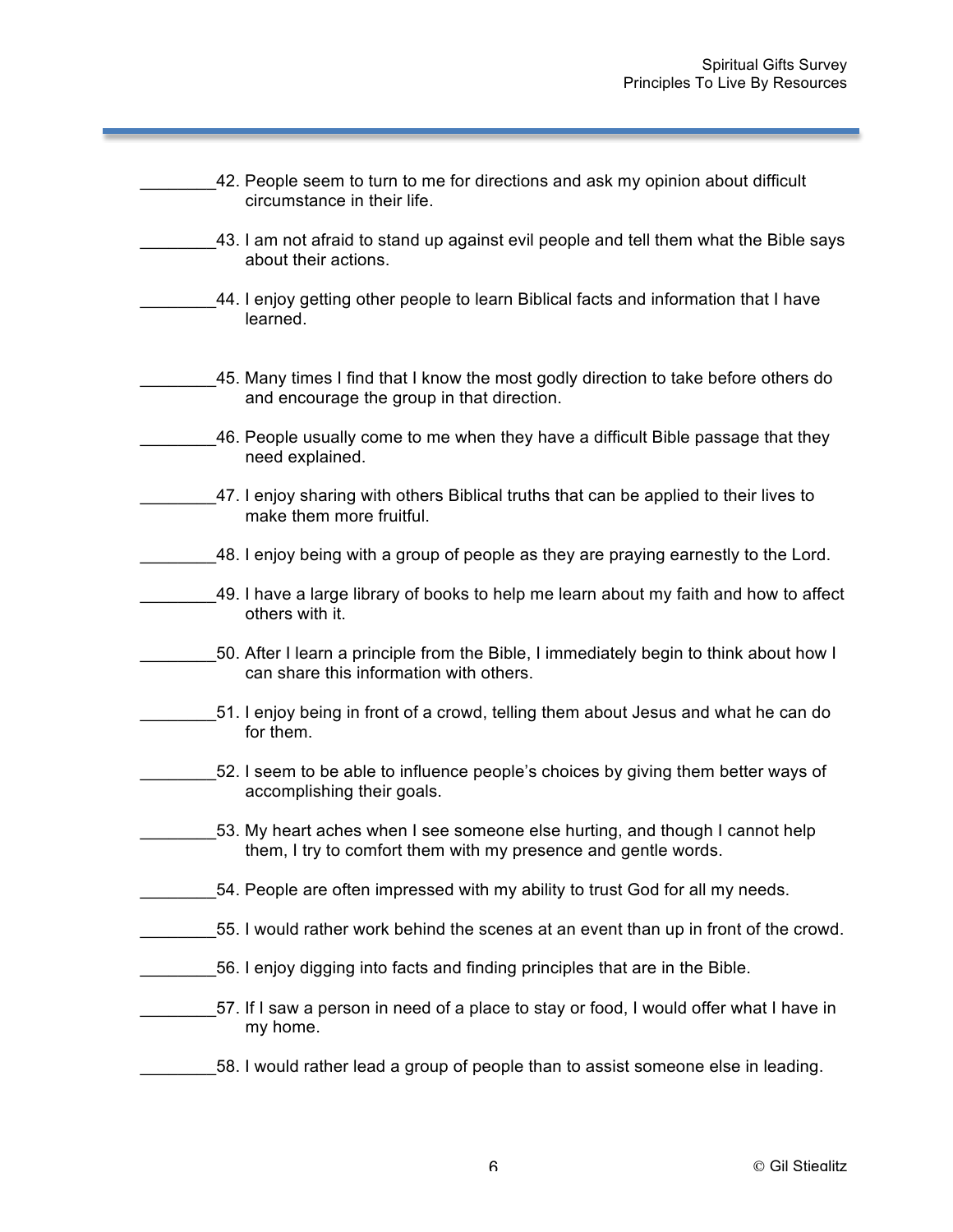- 5--Highly characteristic of me/definitely true for me
- 4--Most of the time this would describe me/be true for me
- 3--Frequently characteristic of me/true for me-about 50 percent of the time
- 2--Occasionally characteristic of me/true for me-about 25 percent of the time
- 1--Not at all characteristic of me/definitely untrue for me
- 59. I don't know how, but I usually tell when someone is being demonically influenced or if it is just a mental illness.
- \_\_\_\_\_\_\_\_60. I can easily lead a group of people making corporate decisions.
- \_\_\_\_\_\_\_\_61. I frequently find myself looking for ways to express God's truths through everyday experiences and illustrations.
- \_\_\_\_\_\_\_\_62. I sense an urgency to warn people about the upcoming judgment that they will face but also about the love that Jesus has for them also.
- \_\_\_\_\_\_\_\_63. I enjoy setting goals and planning out ways to achieve those goals that I have set.
- 64. I seem to be able to empathize with those who are in need of comforting and reassurance.
- \_\_\_\_\_\_\_\_65. I seem to have insights into spiritual matters that others do not seem aware of, and these insights generally turn out to be correct.
- 66. People often tell me how much I have helped them through their tough times.
- 67. I can easily motivate people to use their gifts that God has given them.
- \_\_\_\_\_\_\_\_68. I enjoy finding ways to organizing ideas, things, time and people for the most effective results.
- \_\_\_\_\_\_\_\_69. Others often come to me for counsel about questionable matters, trusting in my judgments.
- \_\_\_\_\_\_\_\_70. I can explain to non-Christians about Jesus Christ so that they can understand and make a decision to follow him.
- \_\_\_\_\_\_\_\_71. I am never satisfied when someone gives me a superficial answer to a serious biblical question.
- \_\_\_\_\_\_\_\_72. I like to minister to those who are hurting or are outcasts.
- \_73. My counsel to others usually turns out to be the best solution for their particular situation.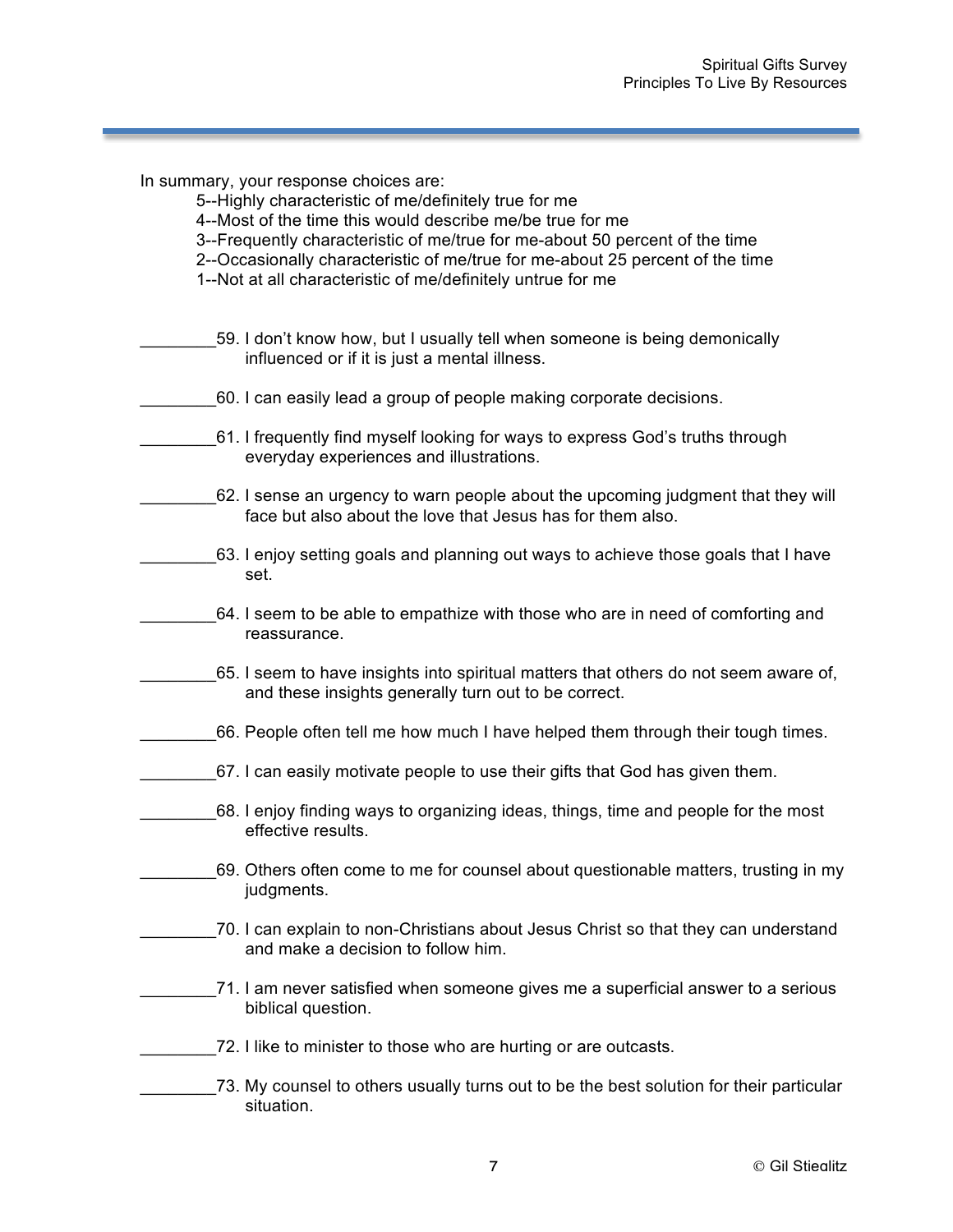| 74. I am usually not nervous when I share with a group of people about what Jesus<br>has done form me.                              |
|-------------------------------------------------------------------------------------------------------------------------------------|
| 75. I have compassion for those who are depressed, brokenhearted, or confused.                                                      |
| 76. When situations are tough, I seem to be the one to remind people that God is<br>still working.                                  |
| 77. I enjoy working with plans and projects more than working with groups of<br>people.                                             |
| 78. I find that I can motivate people, individually or as a group, to accomplish<br>different types of tasks.                       |
| 79. As God gives more to me in ways of material possessions, I turn around and<br>give it to others who are in need.                |
| 80. People often say how much I have helped them, even though it seems that I<br>haven't helped them very much at all.              |
| 81. I am aware of the actions of angels and evil spirits and how they are<br>influencing or even controlling people.                |
| 82. I actually look for, or make, opportunities to share my faith with someone<br>around me.                                        |
| 83. Even in difficult situations I can usually discern the correct action to take just by<br>applying what I know about God's word. |
| 84. Even though I cannot work on a Church project, I enjoy providing monetary<br>support to help it.                                |
| 85. I enjoy preparing lessons for people so that they can learn about the Bible.                                                    |
| 86. Even when I am outnumbered I will proclaim God's Word in an effective<br>manner.                                                |
| 87. I find that it is easy and not burdening to visit those who are hurting, ill, or<br>depressed.                                  |
| 88. People tell me that I talk too much about Jesus and my Christian life.                                                          |
| 89. I have learned that I do not need to wait for clear evidence before making a<br>decision and I can trust God for the results.   |
| 90. I can sense or see the activity of evil spirits against people and ministries.                                                  |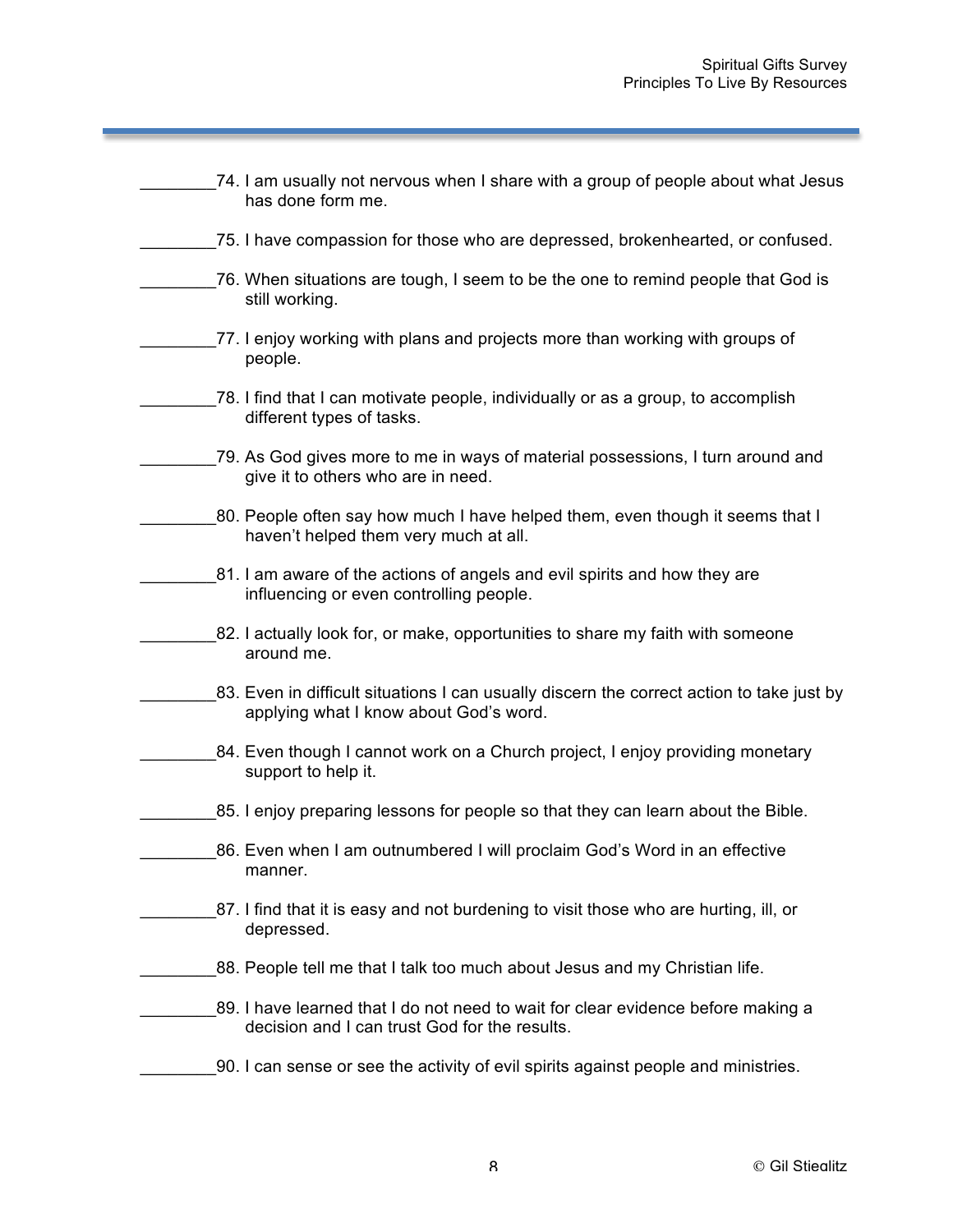- 5--Highly characteristic of me/definitely true for me
- 4--Most of the time this would describe me/be true for me
- 3--Frequently characteristic of me/true for me-about 50 percent of the time
- 2--Occasionally characteristic of me/true for me-about 25 percent of the time
- 1--Not at all characteristic of me/definitely untrue for me
- \_\_\_\_\_\_\_\_91. I get discouraged with things and people when they are not as organized as I think they could be.
- \_\_\_\_\_\_\_\_92. I find when I give advice, that I am more concerned with the "how to's" instead of the "why's".
- \_\_\_\_\_\_\_\_93. I have a burden for people who have given up because they have become discouraged or attached.
- 94. I like to teach others things that I have learned through my studies of the Scriptures.
- \_\_\_\_\_\_\_\_95. I give to others even though I know that will cause me to live at a lower standard.
- \_\_\_\_\_\_\_\_96. People often comment on what a good host I am when they visit my home.
- \_\_\_\_\_\_\_\_97. I like being a helper in the classroom making sure that things run smoothly for the teacher.
- 98. When I tell others what God has done for me it seems people naturally are curious to ask more questions.
- \_\_\_\_\_\_\_\_99. I like it when people ask me questions about the Bible that are tough to answer and I have to research the answer to give an adequate response.
- 100. I don't find it burdensome to be around someone who is suffering because I can comfort them in their tine of need.
- 101. Cleaning, serving, and ushering are things that I can do very naturally.
- 102. Money is not as important to me as supporting God's work, and I show this by giving regularly.
- \_\_\_\_\_\_\_\_103. I know that my house is God's house, and I open my home to those who God brings to me.

## \_\_\_\_\_\_\_\_104. I often feel a compulsion to preach God's Word to those who are around me.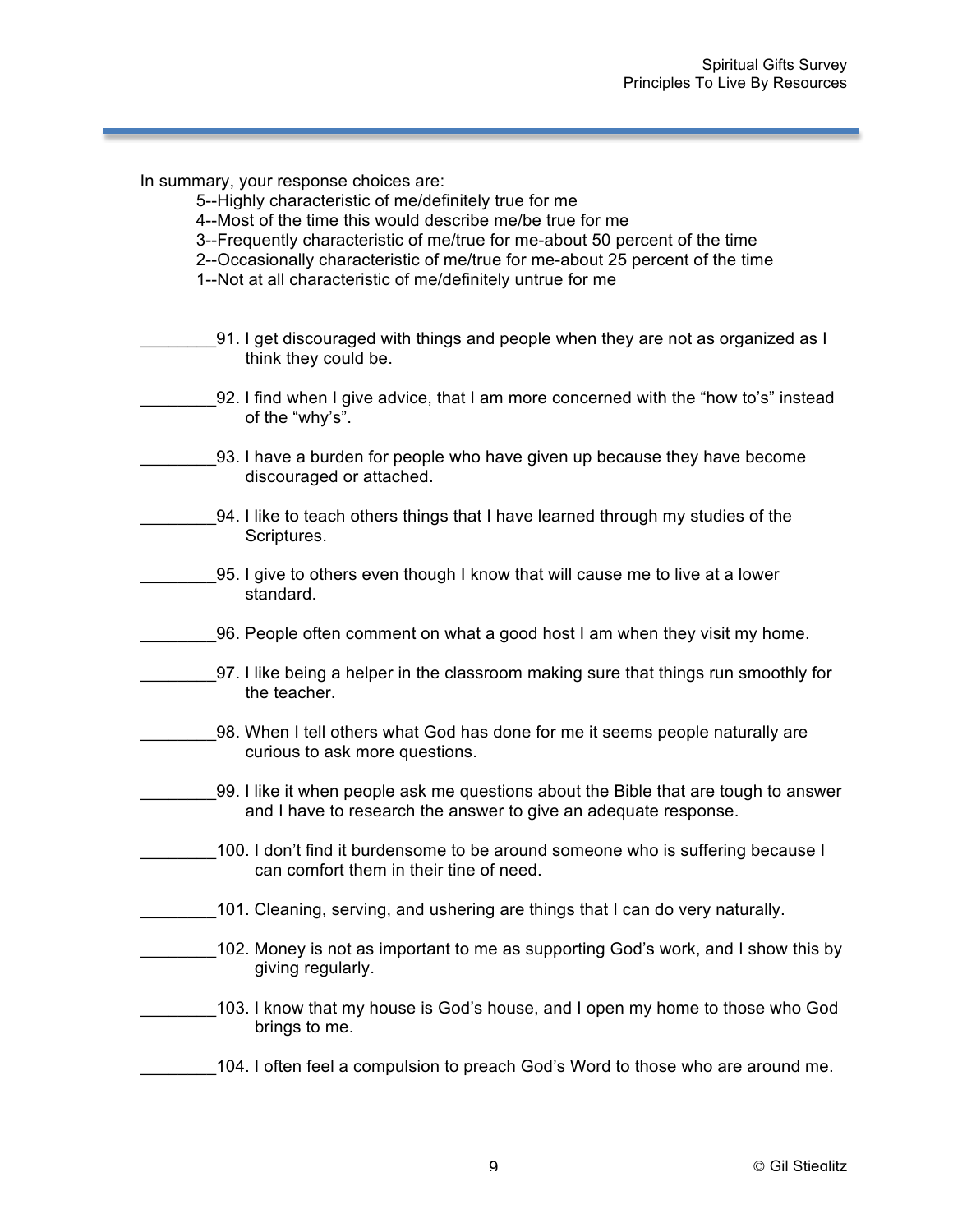| 105. I can usually understand and help people who are weighed down by problems<br>but for me I am usually not drained by helping them. |
|----------------------------------------------------------------------------------------------------------------------------------------|
| 106. I know and can prove God answers my prayers.                                                                                      |
| 107. I feel more comfortable in assisting Ministry leaders in their job instead of<br>leading a ministry.                              |
| 108. I often feel compelled to invite strangers into my home so I can show what<br>God has done for me.                                |
| 109. I feel that the money that I have is not mine, but is God's, and I freely give to<br>His ministries.                              |
| 110. I think it is great when people ask me questions about the Bible that are<br>difficult to answer.                                 |
| 111. I have a desire to shelter those who do not have a place to stay, and need my<br>assistance.                                      |
| 112. I enjoy volunteering for the trivial jobs found in the Church.                                                                    |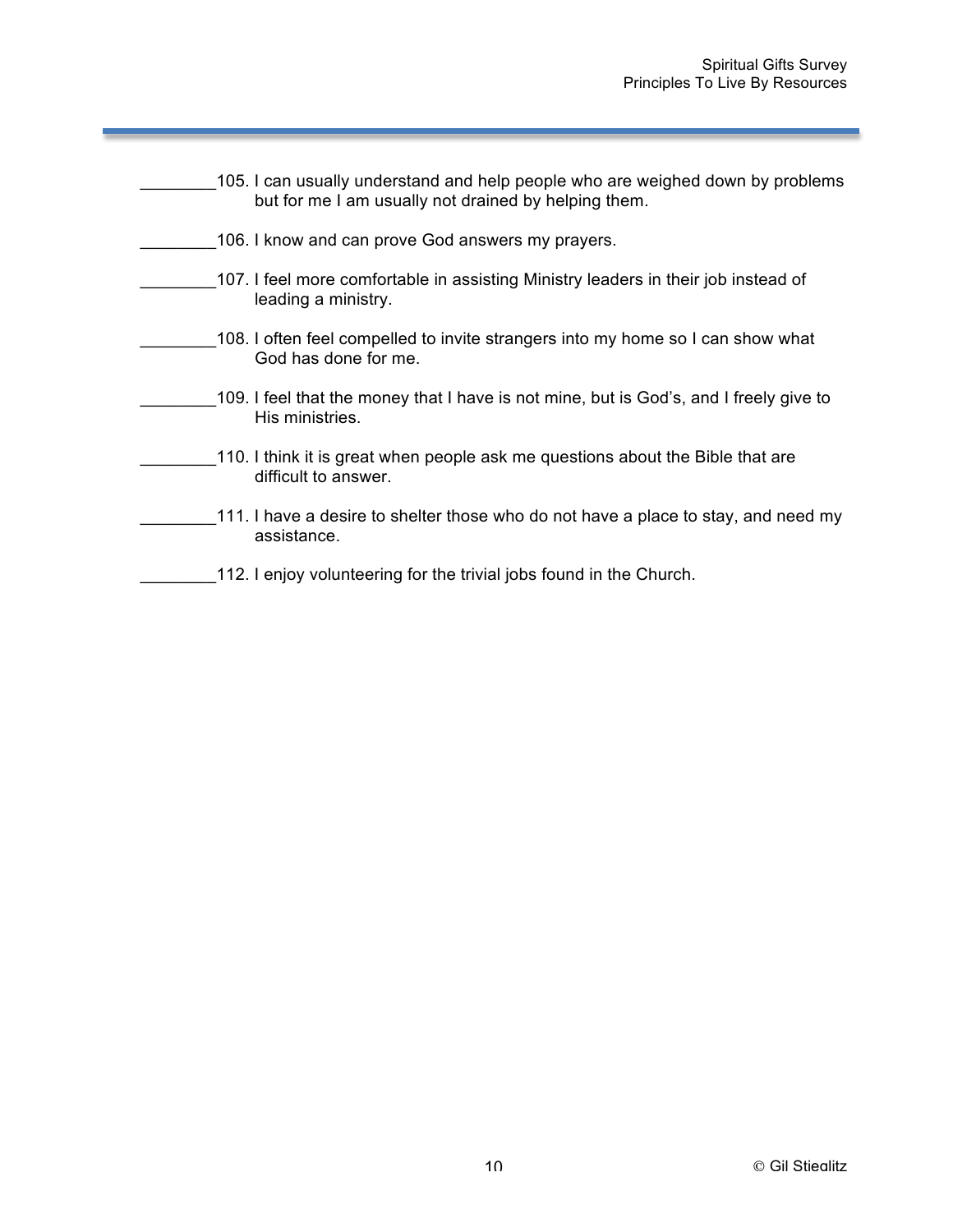Scoring Your Survey

Follow the directions to figure your score for each spiritual gift.

1. Place in each box your numerical response (1-5) to the question number.

2. For each gift, add the numbers in the boxes and put the total in the

TOTAL box.

|                   |                     | ADMINISTRATION DISCERNMENT EVANGELISM EXHORTATION |                  |
|-------------------|---------------------|---------------------------------------------------|------------------|
|                   |                     | 7.                                                | 4.               |
|                   |                     |                                                   | 14.              |
|                   |                     | $39. \underline{\hspace{2cm}}$                    | 19.              |
| 60.               | 37.                 |                                                   |                  |
|                   |                     |                                                   |                  |
|                   |                     |                                                   | 67.              |
| 77.               |                     |                                                   |                  |
|                   |                     |                                                   | 105.             |
| Total: __________ | Total: ____________ | Total: ___________                                | Total: _________ |

| <b>FAITH</b><br><b>GIVING</b><br><b>HELPS Example 2014</b>     | <b>HOSPITALITY</b>              |
|----------------------------------------------------------------|---------------------------------|
| 13.<br>$2$ .<br>20.                                            | 22.                             |
| 16.                                                            |                                 |
| 40.                                                            | 41.                             |
| 79.                                                            |                                 |
| 97.                                                            |                                 |
| 76.<br>101.                                                    | $103. \underline{\hspace{2cm}}$ |
| 107.                                                           |                                 |
| 109.<br>112.                                                   | 111.                            |
| Total: ___________<br>Total: ___________<br>Total: ___________ | Total: ___________              |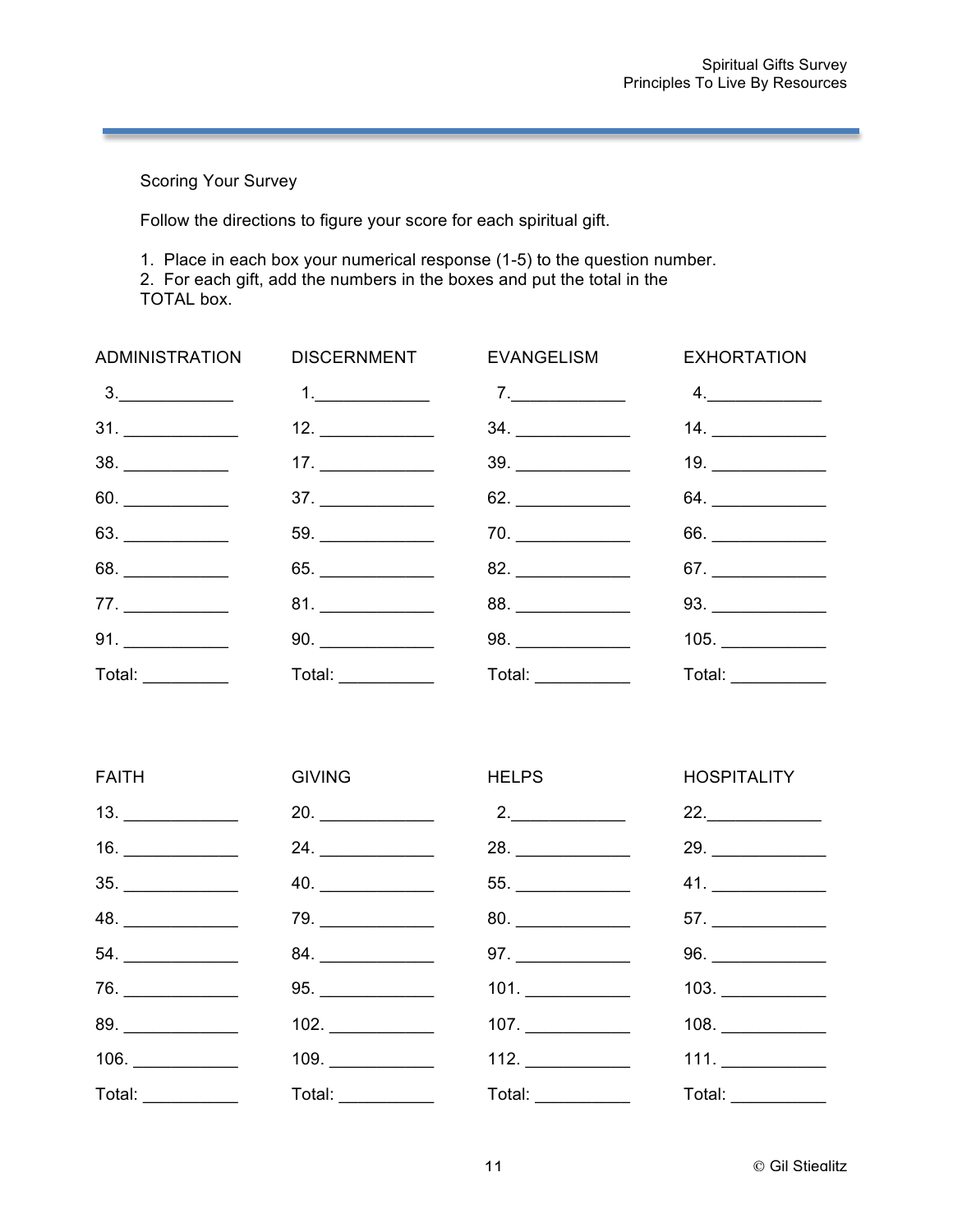|                   | KNOWLEDGE LEADERSHIP           | <b>MERCY Example 20</b>       | <b>PROPHECY</b>  |
|-------------------|--------------------------------|-------------------------------|------------------|
| 23.               | $10. \underline{\hspace{2cm}}$ | $9. \underline{\hspace{2cm}}$ | 8.               |
|                   |                                | 11.                           | 15.              |
|                   |                                | 27.                           |                  |
| 49.               |                                |                               |                  |
|                   | 45.                            | 72.                           |                  |
| 71.               |                                | 75.                           | 74.              |
|                   |                                |                               |                  |
| 110.              | 78.                            |                               | $104.$           |
| Total: __________ | Total: __________              | Total: __________             | Total: _________ |

| <b>TEACHING</b>               | <b>WISDOM</b>                                                             |
|-------------------------------|---------------------------------------------------------------------------|
| $6. \underline{\hspace{2cm}}$ | $5. \underline{\hspace{2cm}}$                                             |
|                               | $33. \underline{\hspace{2.5cm}}$                                          |
|                               | $\begin{array}{c}\n36. \quad \textcolor{blue}{\textbf{200}}\n\end{array}$ |
|                               | 42.                                                                       |
|                               | $69.$ $\overline{\qquad \qquad }$                                         |
| 61. ____________              | $73. \underline{\hspace{2cm}}$                                            |
| 85. ____________              | $83. \underline{\hspace{2cm}}$                                            |
|                               | 92.                                                                       |
| Total:                        | Total:                                                                    |